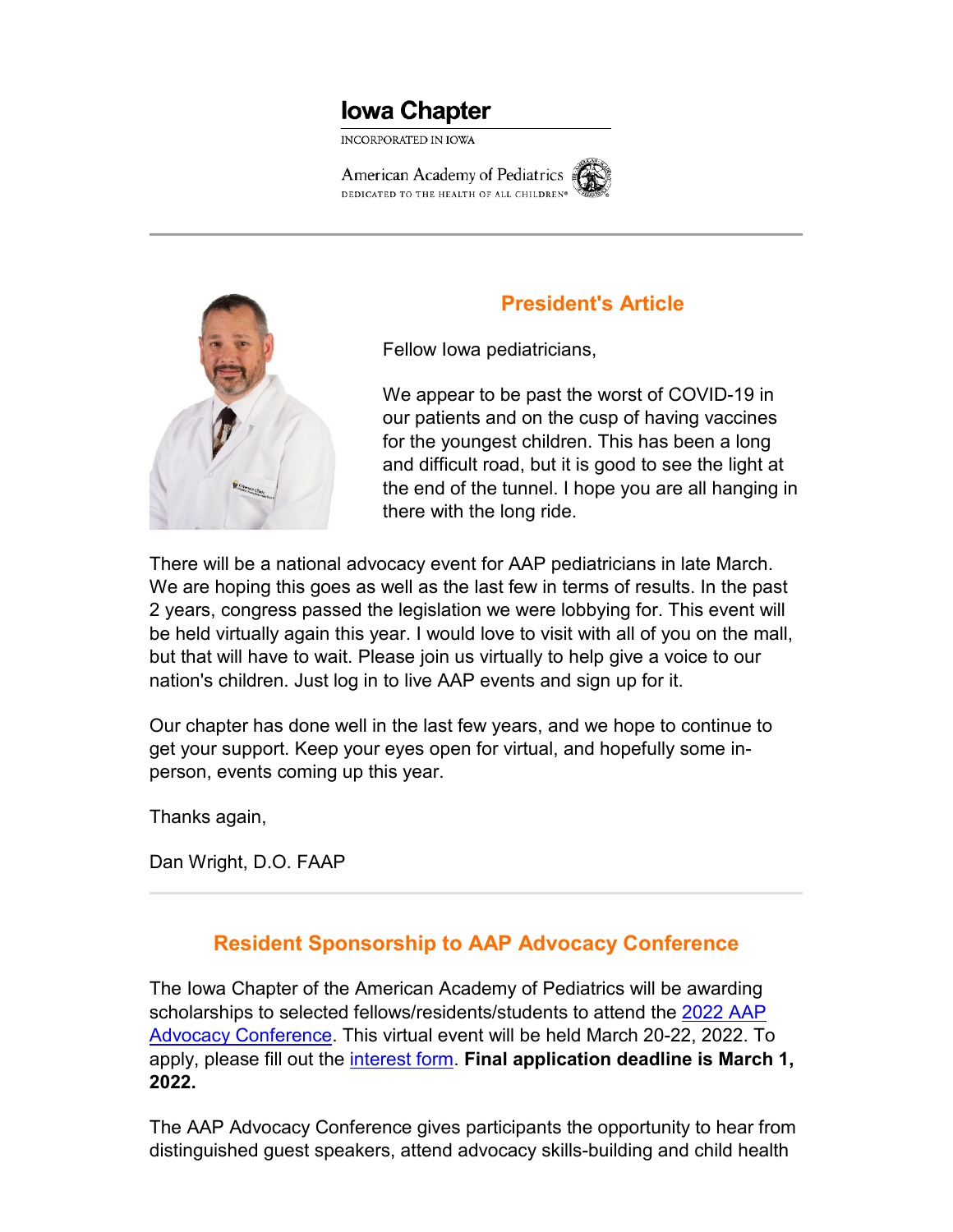policy issue sessions, and learn how to be a strong voice for children and families. On the final day of the conference, participants will attend virtual meetings with their congressional offices with other attendees from their state.



#### **Iowa Newborn Screening Program for Cystic Fibrosis**

Dear Iowa Pediatric Providers:

We have made significant progress in the treatment of cystic fibrosis (CF). Due to this progress, we are seeing more and more cystic fibrosis patients become mothers. This is something to celebrate!

Often, our CF mothers are taking CF modulator medications such as elexacaftor/tezacaftor/ivacaftor (Trikafta®). CF modulator use by the mother may impact the accuracy of the baby's newborn screen for cystic fibrosis. Additionally, there has been concern that sweat test results could be altered if an infant is breastfeeding. Therefore, alternate plans should be made in these circumstances.

We suggest:

- Offering a referral for prenatal genetic counseling for a woman with CF who becomes pregnant
- Informing the family of the limitations of newborn screening for cystic fibrosis due to modulator medication use
- Informing the state newborn screening program about any pending birth, or recent birth, for a mother on CF modulator therapy so DNA screening can be performed regardless of the baby's IRT value (319 384-5097 or [iowanewbornscreening@uiowa.edu\)](mailto:iowanewbornscreening@uiowa.edu). Please include the mother's name, date of birth, and estimated due date. When known, please also include the baby's name, date of birth, and name of the birthing hospital.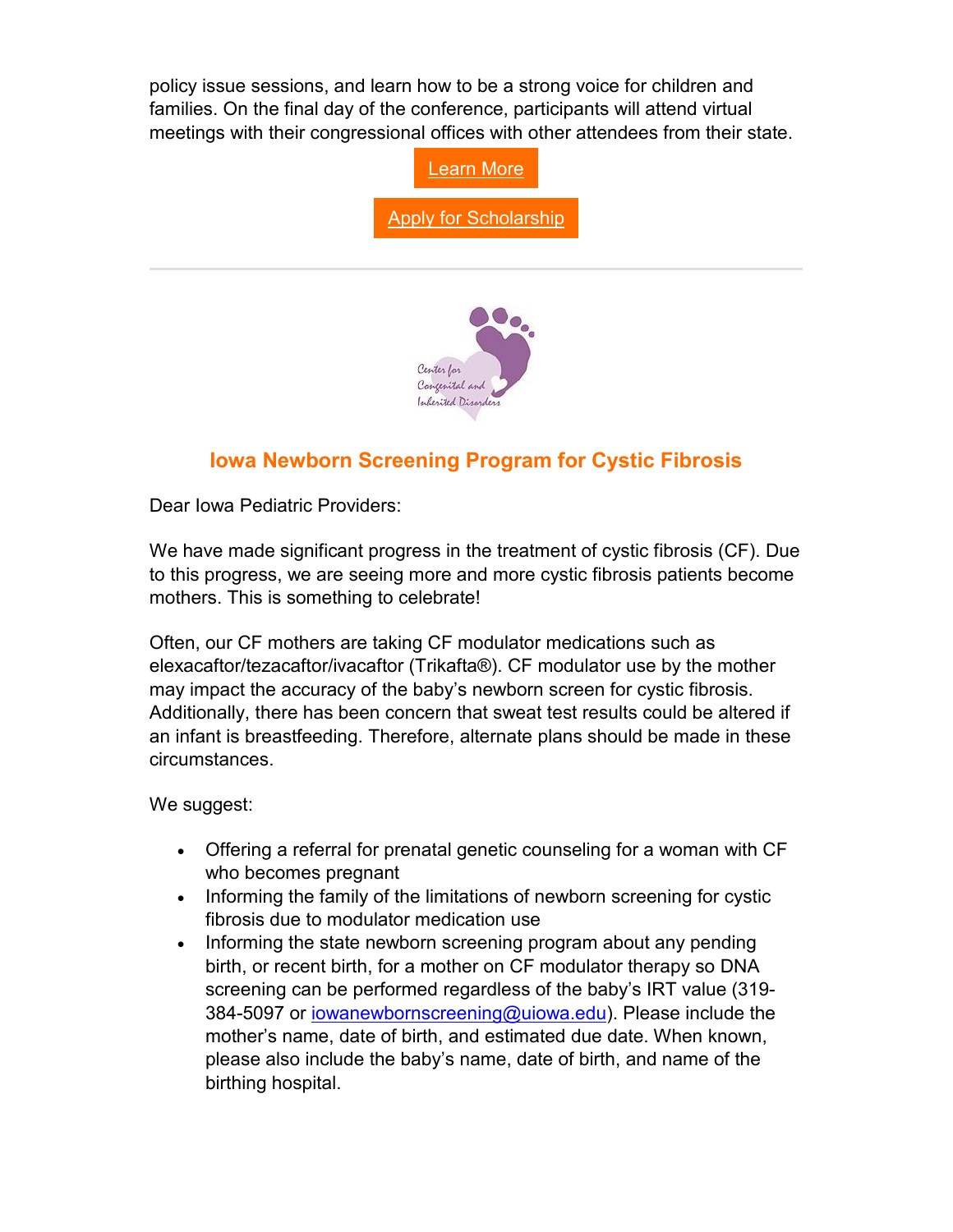• Referring the infant to an accredited CF center as soon as possible for further evaluation. Sweat testing, as well as genetic sequencing, will likely both be needed to appropriately evaluate the infant

It is important that the baby of a mother with CF be identified as soon as possible. We need to obtain appropriate testing to ascertain the infant's true CF disease status. If there is strong clinical suspicion that the infant has CF, treatment should be initiated while evaluation continues.

If you have any questions, please feel free to contact the Iowa Newborn Screening Program at 319-384-5097 or by emailing [iowanewbornscreening@uiowa.edu.](mailto:iowanewbornscreening@uiowa.edu) We appreciate your help in addressing this issue.



## **Dr. Kaushik Announced as IPC Ambassador for Iowa AAP**

Ashlesha Kaushik, MD, FAAP has been selected to serve as an American Academy of Pediatrics (AAP) Infection Prevention and Control (IPC) Ambassador representing the Iowa Chapter. In this role, Dr. Kaushik will be joining the AAP Project Firstline, which is a Centers for Disease Control and Prevention (CDC) national health care workforce infection prevention and control training collaborative. As an IPC Ambassador, Dr. Kaushik will be part of a diverse group of pediatricians working together to address state-level infection prevention and control to improve the health of children and adolescents in your state. IA AAP moves into its second year of Project Firstline efforts. Stay tuned for more details.

## **Iowa EHDI Chapter Champion Opportunity**

The Iowa Early Hearing Detection and Intervention (IA EHDI) Program is looking for a IAAAP Early Hearing Detection and Intervention (EHDI) Chapter Champion. Almost every AAP chapter currently has an appointed EHDI Chapter Champion. These individuals serve as the point person for newborn hearing concerns at the state and local level to ensure success of reaching each of the AAP EHDI program goals.